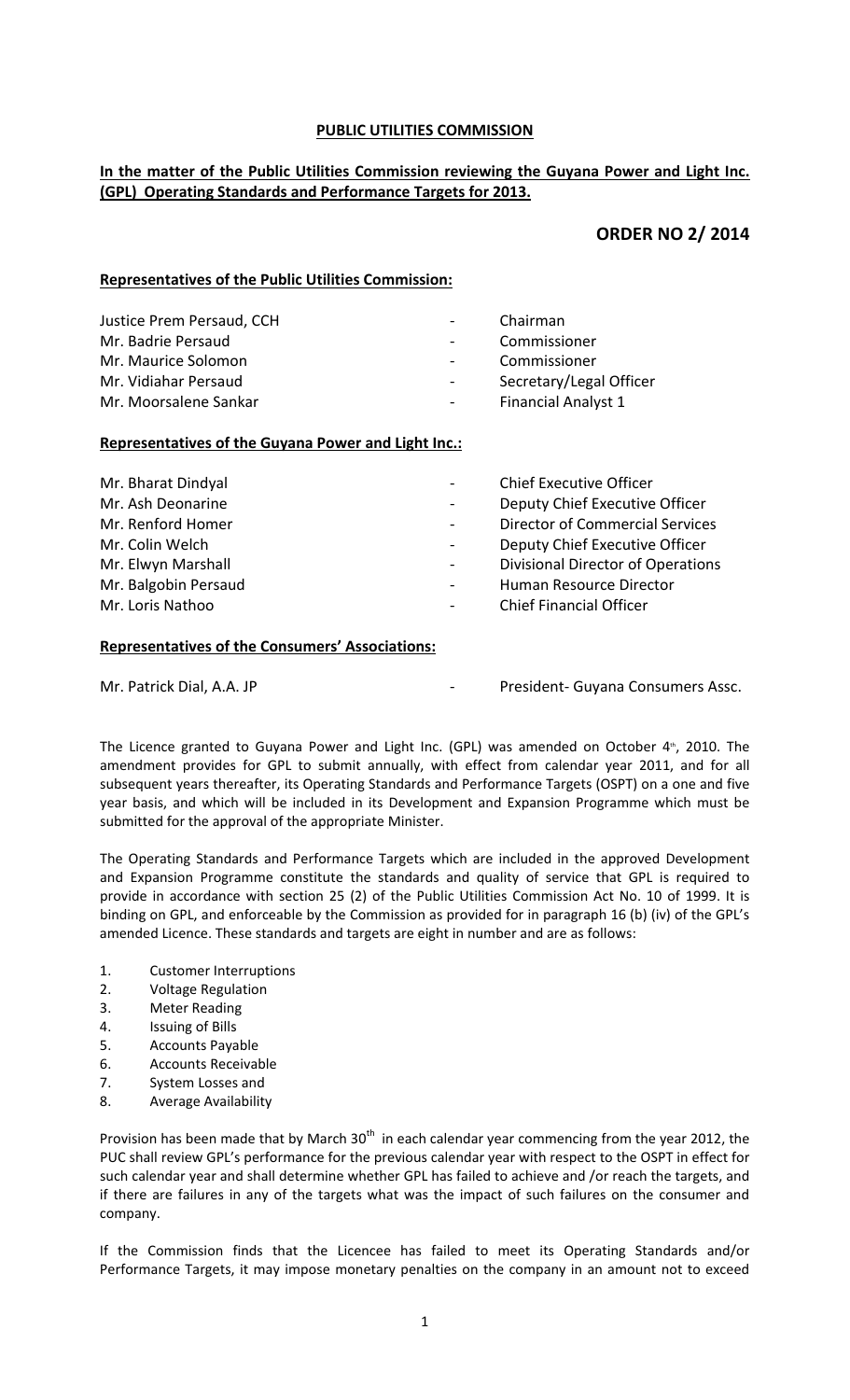**25%** of the total value of the dividends payable to the company's shareholder(s) for such calendar year in accordance with the Licencee and applicable law.

In determining the amount of any monetary penalty to be imposed within the parameters set forth in the amended Licence, the Commission shall take into account the extent to which the company has failed to meet its Operating Standards or Performance Targets during the previous calendar year and the impact of any such failure(s) upon the Licencees' Customers.

On the 28<sup>th</sup> of March 2014 the Commission held a public hearing at Duke Lodge, Kingston, Georgetown. The object of the hearing was to afford GPL an opportunity to inform the public whether the operating standards for 2013 were achieved and if not, why.

If the Commission, in reviewing the standards finds that GPL failed to achieve them, it will take into consideration the reasons that contributed to the failures and the impact, if any, on the consumers and on the company.

### **GPL's Performances and Explanations for Failing to Achieve a Number of Operating Standards:**

#### **1. Customer Interruptions:**

#### **(a) System Average Interruption Frequency Index: (SAIFI)**

The intent of this standard is to limit the average number of outages a consumer would have received during the year to no more than 140.

The annual average number of outages a consumer experienced in 2013 was 180. The standard was not met. The explanations offered by GPL for this failure are detailed below.

GPL had anticipated an increase in the number of outages for 2013. In 2012 the standard set the number of outages at 120 and in 2013 at 140. The reason for the increase in outages over the previous year was because the company was engaged in significant upgrades to its transmission system that necessitated planned outages so as to facilitate the installations of its substations.

Another contributory factor was feeder trips. Where the protective device detects a fault in the transmission network it would trip the system. The standard practice is to wait for ten minutes and if there is no report of a fault, the system would be re-energized. The company reported that these transient trips accounted for 65% of all trips.

Vegetation growth was another cause for outages. The company acknowledged that vegetation control was the responsibility of the company. The company reported success in the management of vegetation on its transmission lines but were not as vigilant as they should have been with respect to growth on distribution circuits and secondary lines.

Generation shortfalls in the Berbice area and the negatives that attend it further contributed to the target not being met.

#### **(b) System Average Interruption Duration Index (SAIDI)**

The intent of this standard is to limit the average duration of outages a consumer would receive during the year to no more than 160 hours. The average duration a consumer experienced was 167.8 hours. The target was not met.

The company in its report said it had anticipated an increase in the SAIDI index as a result of upgrades to its transmission system and reported that 42 % of the disruptions were attributable to the transmission upgrades.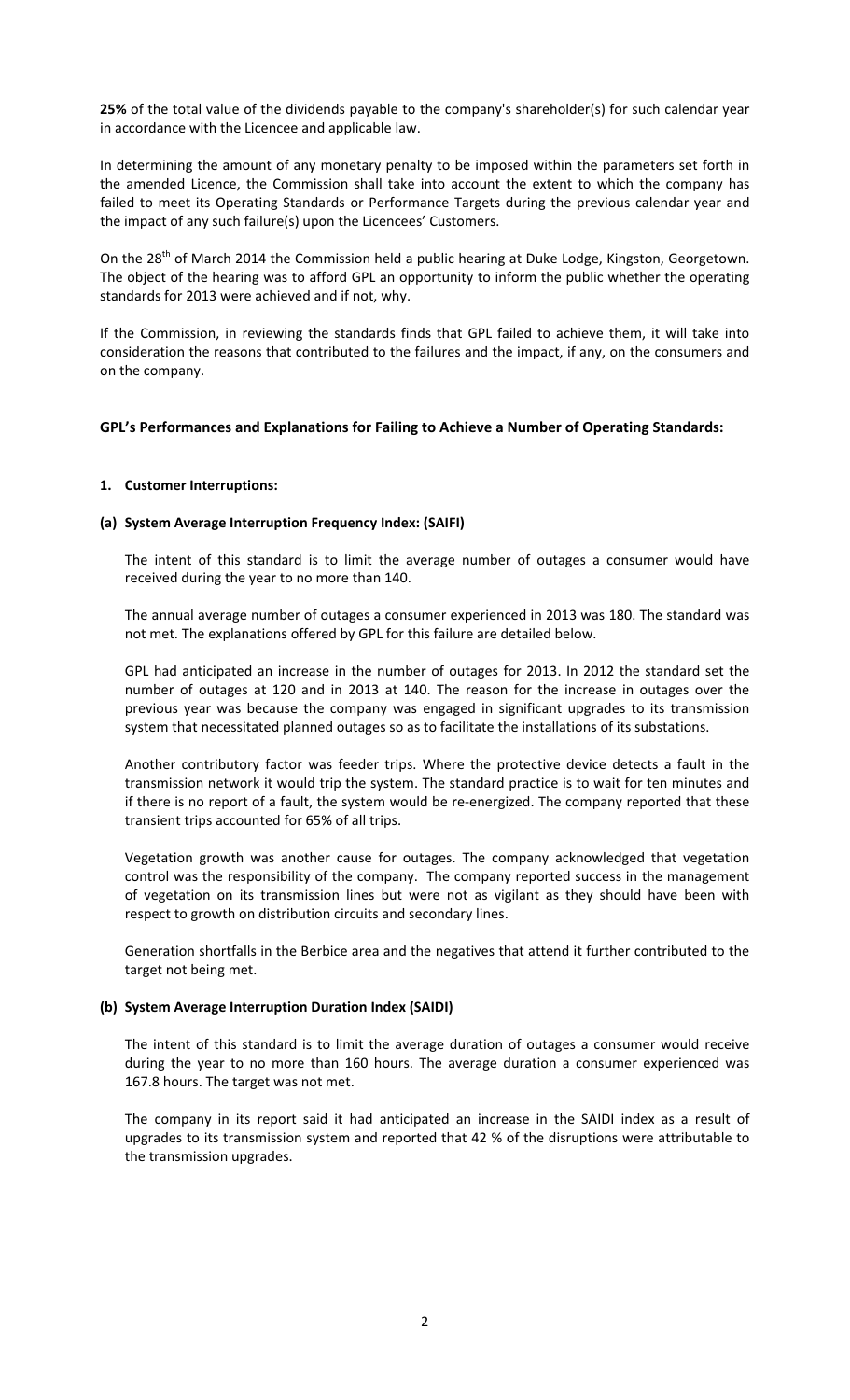#### **2. Voltage Regulations:**

Part 1 of the standard states:

"GPL shall seek to maintain in stable conditions voltages, of  $\pm$  5% of the nominal voltage and  $\pm$  10% following a system disturbance".

GPL has maintained that it would be difficult to monitor the voltage supplied to each customer and had previously suggested that as an alternative the company would report on the number of voltage complaints and the time taken to have them resolved. This standard was not measured.

Part 2 of the standard states:

"GPL shall complete 100% of customer voltage complaints due to network reconfigurations, vegetation upgrade of lines, additional transformer, etc. in no more than 55 days". GPL has reported that all voltage complaints were regularized within the specified time frame. This segment of the standard was met.

#### **3. Meter Reading:**

The purpose of this standard is aimed at reducing the number of annual estimated billings based on actual meter readings. For 2013 GPL was required to read 97% of maximum demand consumers and 90% of non‐maximum demand consumers.

The standard was not achieved. With respect to the non‐maximum demand consumers GPL produced 87.68% of the bills based on actual readings; and with respect to maximum demand bills, 85.25 % of the bill were produced based on actual meter readings.

GPL's explanations in not meeting the operating standard with respect to non-maximum demand consumers were:

- $\triangleright$  Failure to have access to the premises.
- $\triangleright$  Changes in personal lifestyle and suspicion by consumers that criminals may be posing as meter readers to gain access to the building.
- $\triangleright$  Defective meters and inclement weather

GPL's explanations in not meeting the operating standard with respect to its maximum demand consumers were:

- $\triangleright$  The company had aggressive collection drives during the year resulting in the disconnection of a number of maximum demand consumers. These consumers were not read during the period they were disconnected from the grid. This resulted in a decrease in the number of maximum demand consumers read. The company's estimate is that disconnections of this nature made up 52% of the un-read meters in the period.
- ¾ The hand‐held remote meter reader that records consumption from the ITRON meters malfunctions from time to time resulting in a delay in the reading of the meters. The company's estimate is that the device's failure contributed to 18% of the un-read meters in the period.

#### **4. Issuing of Bills:**

GPL is required to issue maximum demand bills within 7 (seven) days of the reading of the customer's meter and within 10 (ten) days of the reading of non‐maximum demand meters. Both standards were achieved.

GPL had on average issued maximum demand bills within the 6 days and non-maximum bills within 8 days of meter reading.

In response to a question from the Commission when a bill is deemed issued, GPL said that the company regards a bill as issued when it leaves the company's office for the post office.

#### **5. Accounts Payable:**

**T**his standard commits GPL to settle in full with its creditors within 30 days.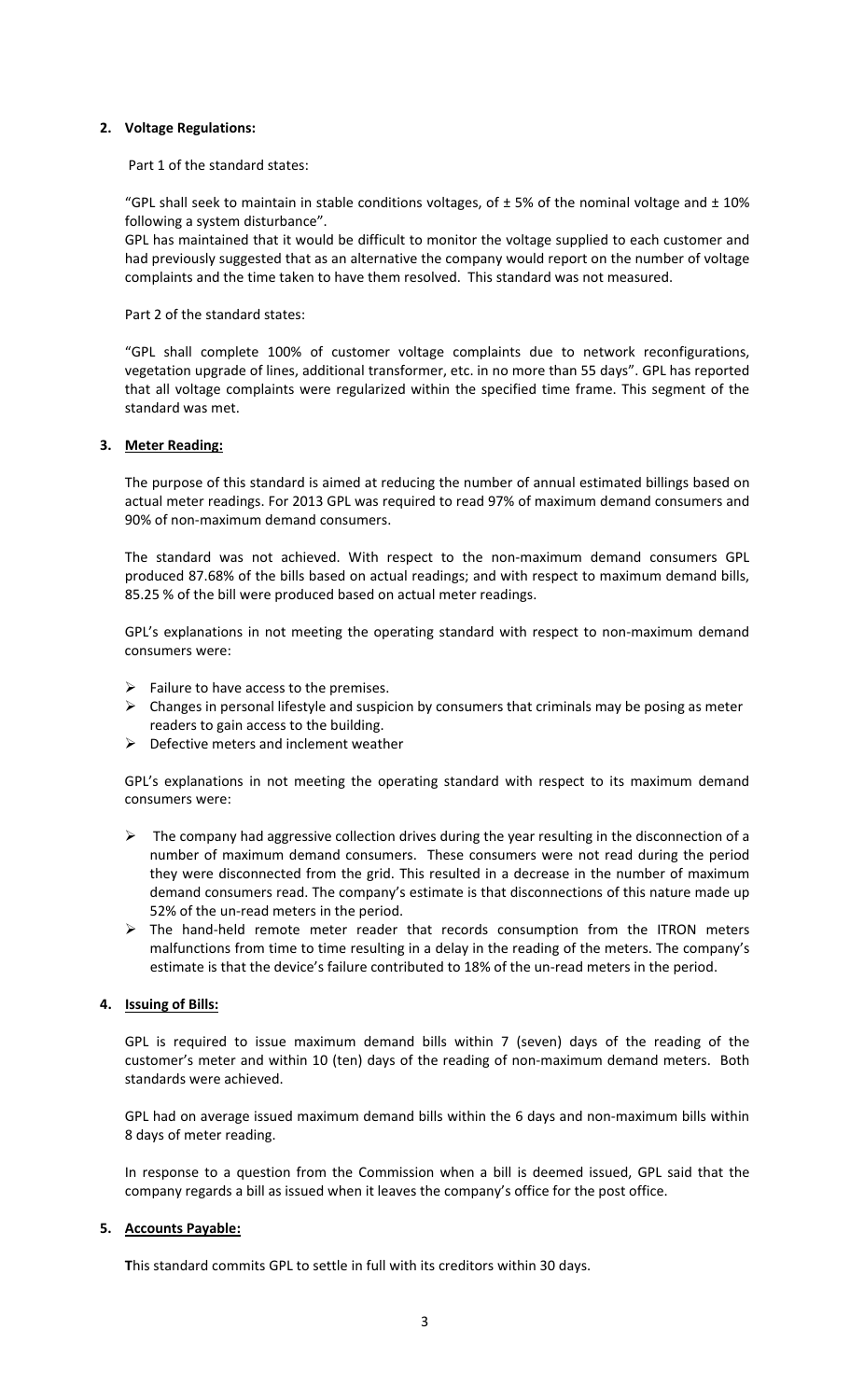GPL reported that it took on average 34 (thirty ‐ four) days to settle with its creditors. The standard was therefore not met.

The company explained that it takes on average 60 days for overseas suppliers to complete delivery of an order. The company posited that this time period skewed the credit period resulting in the company not achieving the standard.

#### **6. Accounts Receivable:**

This standard commits GPL to a 45 days cash collection cycle.

GPL reported that its average cash collection cycle was 37 days. This standard was therefore met.

#### **7. System Losses:**

This standard sets system losses at 28.1% of dispatched power for 2013. In 2012 the standard was 28.65%. In 2012 GPL's reported system losses were 31.7%. GPL considered a system loss reduction of 3.6% for 2013 as unachievable. (31.7%‐28.1%) Instead the company set an in‐house target of 1.6%. This, the Commission believes, was done after GPL would have considered the available resources it had at its disposal.

Actual losses at the end of 2013 were reported at approximately 31%. The standard was therefore not met. Overall GPL achieved a reduction of .8 of one percent in system losses for 2013. The in‐ house target set by the company was also not achieved.

GPL explained that:

- $\triangleright$  In spite of the company's best efforts, reduction in consumer theft remained elusive. The company reported that for 2013 it removed 7,239 illegal connections. Investigations led to 489 tampering charges. To date there were 39 convictions arising from these charges.
- $\triangleright$  Significant investments which the company lacks would be required to reduce technical losses.
- ¾ In 2013 a pilot project funded by the IDB was launched. The project involved the installation of 1,867 Advance Metering Infrastructure (AMI) meters in a designated area. This meter is considered tamper proof. The object of the exercise is to record the usage for the area with the AMI and compare it to the period when electro mechanical and prepaid meters were used. If the project yields positive results, the company will consider changing over to AMI.

# **8. Average Availability:**

For 2013 GPL was required to achieve an average availability of 75%. The company reported an average availability achievement of 70%. The standard was not met.

The company reported that during the year the following power stations experienced significant down time which at the time the standard was set was not anticipated.

The power stations in question were:

- The Number 4 Mirrlees station at Canfield which had been out of service in February 2013 due to a defective main bearing journal. The repairs were done by external contractors. The station was out of order for approximately three months.
- The number 6 GM at Garden of Eden which came into service during the second quarter. This was as a result of a delay in the arrival of parts ordered from Japan to effect repairs to the station.
- Problems with the No. 5 GM station at Onverwagt as a result of a failed turbo charger. The station was non‐operational for about six to seven months.

### **PUC's Review of Standards not Achieved:**

#### **1. Customer Interruption:**

The Commission accepts the reasons attributable to the increase in frequency in power outages. However the Commission finds no valid reason why the company should not have been more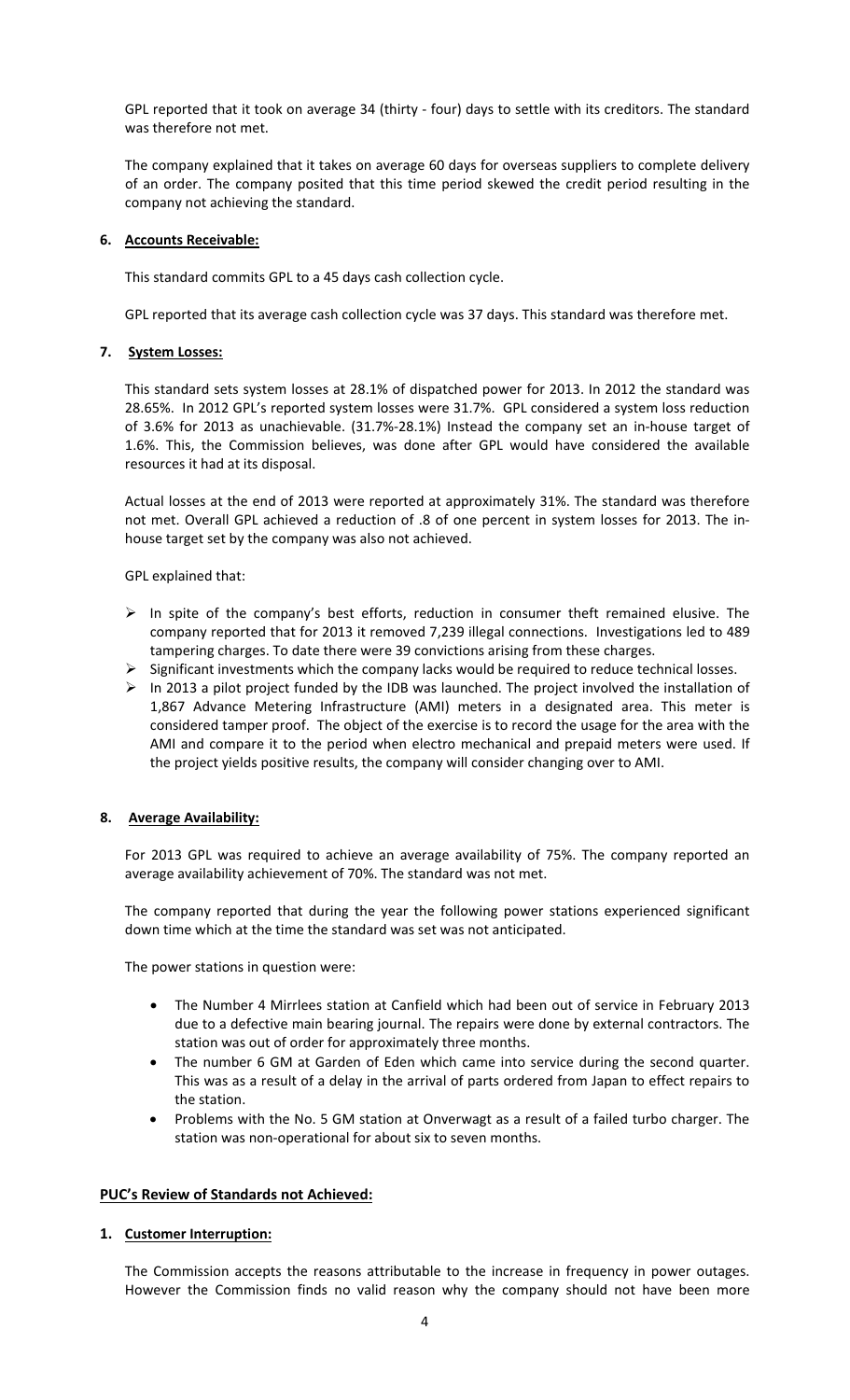circumspect with the management of its vegetation control. This would have offered the consumers a measure of respite as they would have experienced fewer outages. Although the SAIFI index was 28% above the standard the SAIDI index was just 2% above the standard. This suggests that on average power outages were of shorter duration that was originally planned. The inconveniences suffered by consumers as a result of an increase frequency in outages were countered by shorter duration of outages.

### **2. Voltage Regulation:**

Because of the failure of GPL to ascertain the quality of voltage supplied to consumers during 2013, the PUC would be unable to make any assessment on the impact, if any that irregular voltage supplied to consumers may have had on them. Empirical evidence suggests however, that voltage supplied varies from the standard especially during peak periods and often results in damages to consumers' equipment.

While the PUC recognises GPL's difficulties in measuring this standard there needs to be selective random testing that would allow for a determination of the quality of voltage supplied to consumers.

### **3. Meter Reading:**

### (a) Non Maximum Demand Consumers:

In reviewing the standard set for the meter reading of non‐maximum demand consumers the Commission found the company's performance to be satisfactory, and noted the reasons for the company not attaining the standard as acceptable. The Commission is of the opinion that the impact, if any, on consumers and on the company, as a result of not attaining the operating standard to be negligible.

#### Maximum Demand Consumers:

The company's failure to meet the standard and the reasons given for the failure were noted. When a meter becomes non-operational it should be delinked from the number of active meters for the purpose of calculating the standard. In the specific case of disconnected meters not read the Commission believes it should not have been included in the calculation of the standard.

This is the second successive year that the ITRON hand held remote meter reader malfunctioned, contributing to one of the reasons why the standard was not met. The company should ensure that this problem is speedily resolved. Our review suggests that the impact, if any, on the consumers and on the company was negligible.

#### **5. Accounts Payable:**

The reason given for the failure to meet the standard was noted. The Commission would suggest that the company review its accounting procedures to ascertain whether a changed policy may not yield the desired result.

### **7. System Losses:**

GPL has not reduced system losses to the level set in the operating standard for 2013. It should be noted that the standard is set based on the assumption that the previous year's target was met. If the target was not met in the previous year as was the case in 2012, GPL would be required in 2013 to double up; that is to achieve the targeted reduction in the current year and to make good the default in the previous year. Consistent failures in not meeting the standard will widen the gap between the standard and the actual in the ensuing years. If the standards were met in previous years GPL would have been required to reduce system losses from 28.65%to 28.1 % or by .55of one percent. On a positive note GPL reported a system loss of .8 of one percent.

The Commission notes that system losses cost the company over seven billion dollars in 2013 and this cost looks set to continue into 2014 and beyond. The losses are collectively borne by the company and the Government. Rather than financing the losses as is the common practice it makes sense to identify components of the system losses and make the investment in reducing either